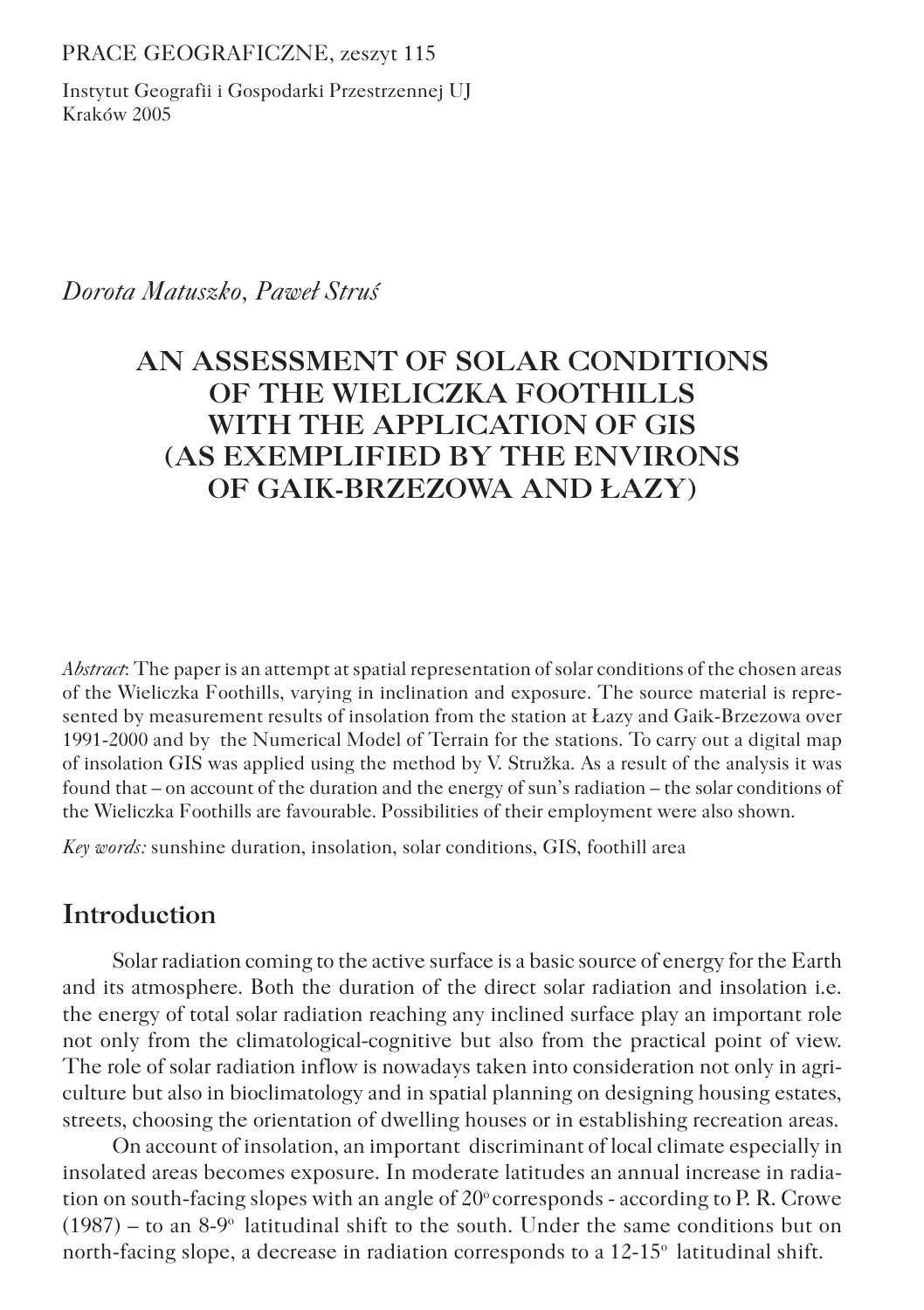The aim of the present paper is an attempt at spatial presentation of solar conditions of the selected areas of the Wieliczka Foothills, varying in inclination and exposure, on applying the GIS as well as an assessment of the values of these areas for purposes of spatial planning in an aspect of sustainable development. Besides, the paper is a methodical study of the possibilities of employing GIS techniques in the field of climatology. Digital maps (Ustrnul, Czekierda 2003) give a very accurate picture of the diversification, incomparably better than the traditional one, drawn out manually; they make it possible an approximation and, further, a practically unlimited transformation. It is possible on their basis, on employing a map resolution, to read out the value of any given element in any chosen point.

### **Location of the study area, source materials and the method**

According to the regional division of the Carpathians (Balon et el.) the investigated area lies in the sub-province of the Outer Western Carpathians, macroregion of the Carpathian Foothills, mesoregion of the Wieliczka Foothills. According to the regionalization of Poland by J. Kondracki (2001) the area in question is included in the West Beskid Foothills. There dominates the type of foothill relief with levelled hilltops, convex-concave slopes and flat-bottomed valleys. The absolute heights range between 180 and 425 m a.s.l. There prevail slopes inclined from 5 to  $10^{\circ}$  with a slight predominance of north and west exposures (Fig.1)

The paper is based on meteorological sunshine duration data over 1991-2000 from research stations of the Institute of Geography and Spatial Managemnet of the Jagiellonian University at Gaik-Brzezowa (N 49°51' 20°03' E) and Łazy (N 49°57' 20°29' E). The duration of sunshine radiation was measured simultaneously at the two stations by a heliograph, type Cambell-Stokes, according to the instruction manual of the Institute of Meteorology and Water Management. Analysed were annual, monthly and 24-hour values of real sunshine duration.

The insolation of the terrain shown on the maps was determined using the method by V. Stružka (1959), which assumes that the annual course of the intensity of solar radiation is similar in particular years and the knowledge of solar radiation falling on horizontal surface makes it possible to calculate the insolation of the surface for any given inclination and exposure.

The value of total sun's radiation reaching any exposed fragment of the Earth's surface can be measured or estimated. The calculation methods consist in the designation of a relationships between potential and total radiation in the form of a function which includes sunshine duration or cloudiness.

It is possible to calculate sums of total radiation by employing the Black's formula, established for Poland by J. Podogrocki (1978), or using the method worked out by A. Styszyńska (1995, 2002).

There was no need in the present paper to use intermediate methods since actinometric measurements were taken at the station at Gaik-Brzezowa and Łazy. The spatial resolution (piksel size) of the model was in both cases 10 sq. m. By employment the GIS software (ArcGIS of the company ESRI) aspect mapn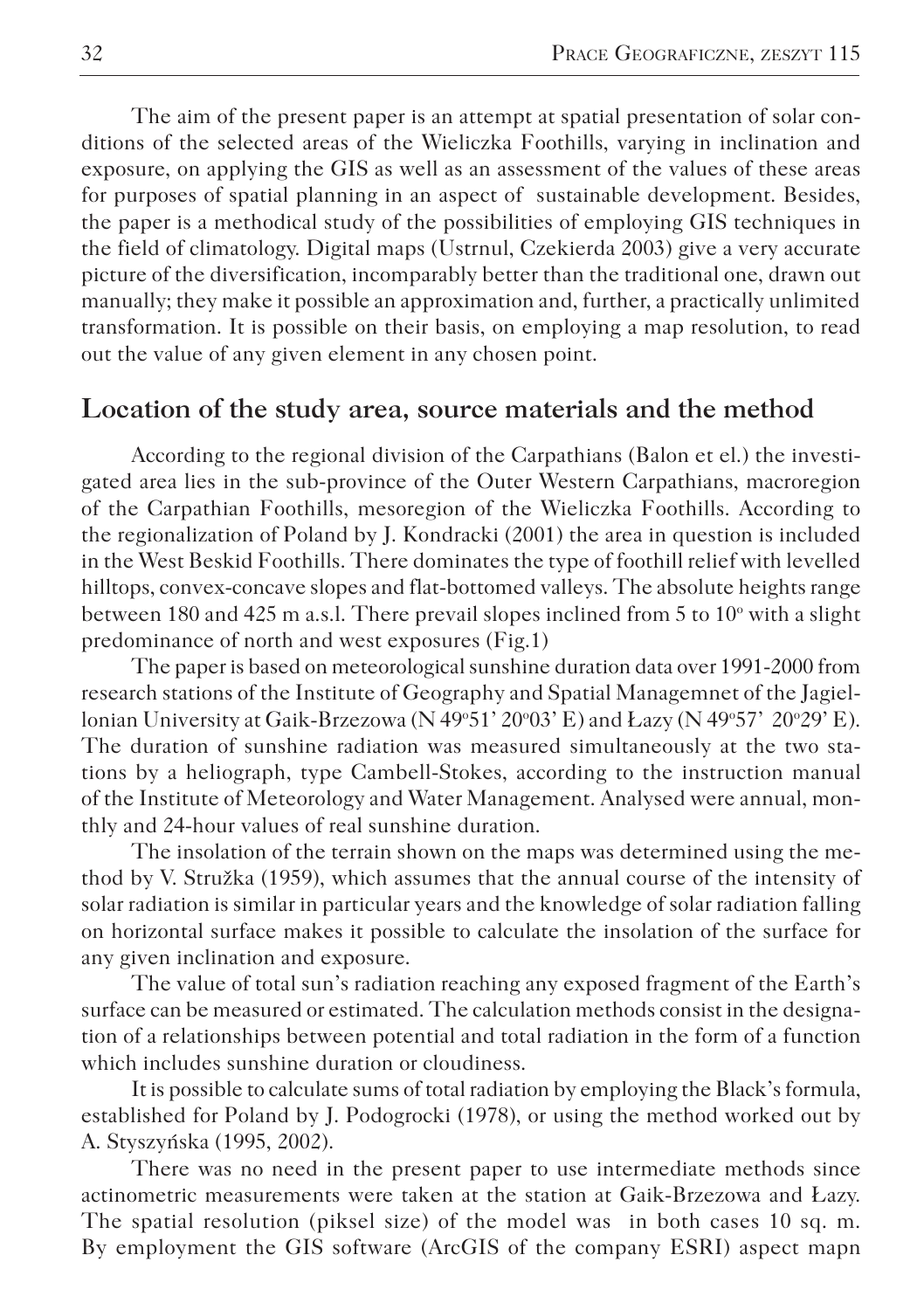and an slope map were generated from the source model. Then in the process of reclassification the obtained pictures were transformed to obtain classes considered in the paper by V. Stružka (1959). Terrain exposures were divided into eight basic directions (N, NE, NW, E, W, S, SE, SW); also separated were 50 classes of slope inclinations- every 1 degree. The inclination map was overlaid on the map of exposures. For the obtained map values from the table included in the paper by V. Stružka (1959) were introduced.

### **Sunshine duration**

Possible sunshine duration meant as a time from sunrise to sunset in a given day was designated from solar tables (1976) for the  $50^{\circ}$  of northern latitude. The shortest days in the Wieliczka Foothills occur between 19<sup>th</sup> and 25<sup>th</sup> December and last as little as 7 hours and 50 minutes. The longest days lasting 16 hours and 10 minutes occur between 18th and 25th June. The annual astronomical possible sunshine duration total amounts to 4,475 hours and changes from 255 hours in December to 495 hours in July. The amount of real sunshine duration is affected, apart from the astronomical factor, by cloudiness, fogs and atmospheric transparency. Mean annual real sunshine duration over 1991-2000 amounted to 1,544 hours for Gaik-Brzezowa and to 1,662 hours for Łazy.

Over the whole investigated period the course of sunshine duration at both stations is similar (correlation coefficient is 0.92) and the values are always higher at Łazy. The lower sunshine duration at Gaik is probably to be linked with a higher cloudiness of that station, this brought about by the vicinity of a water reservoir. The higher sunshine duration within the investigated decade (Fig.2) was recorded in 2000 and amounted to 1,825 hours at Łazy and 1,731 hours at Gaik, the lowest one occurred in 1996 and amounted to 1,469 and 1,359 hours respectively.



Fig. 2. The ten-year course of annual totals of effective sunshine duration at Gaik-Brzezowa and Łazy 1991-2000)

Ryc. 2. Przebieg dziesięcioletni sum rocznych usłonecznienia rzeczywistego w Gaiku Brzezowej i Łazach (1991-2000)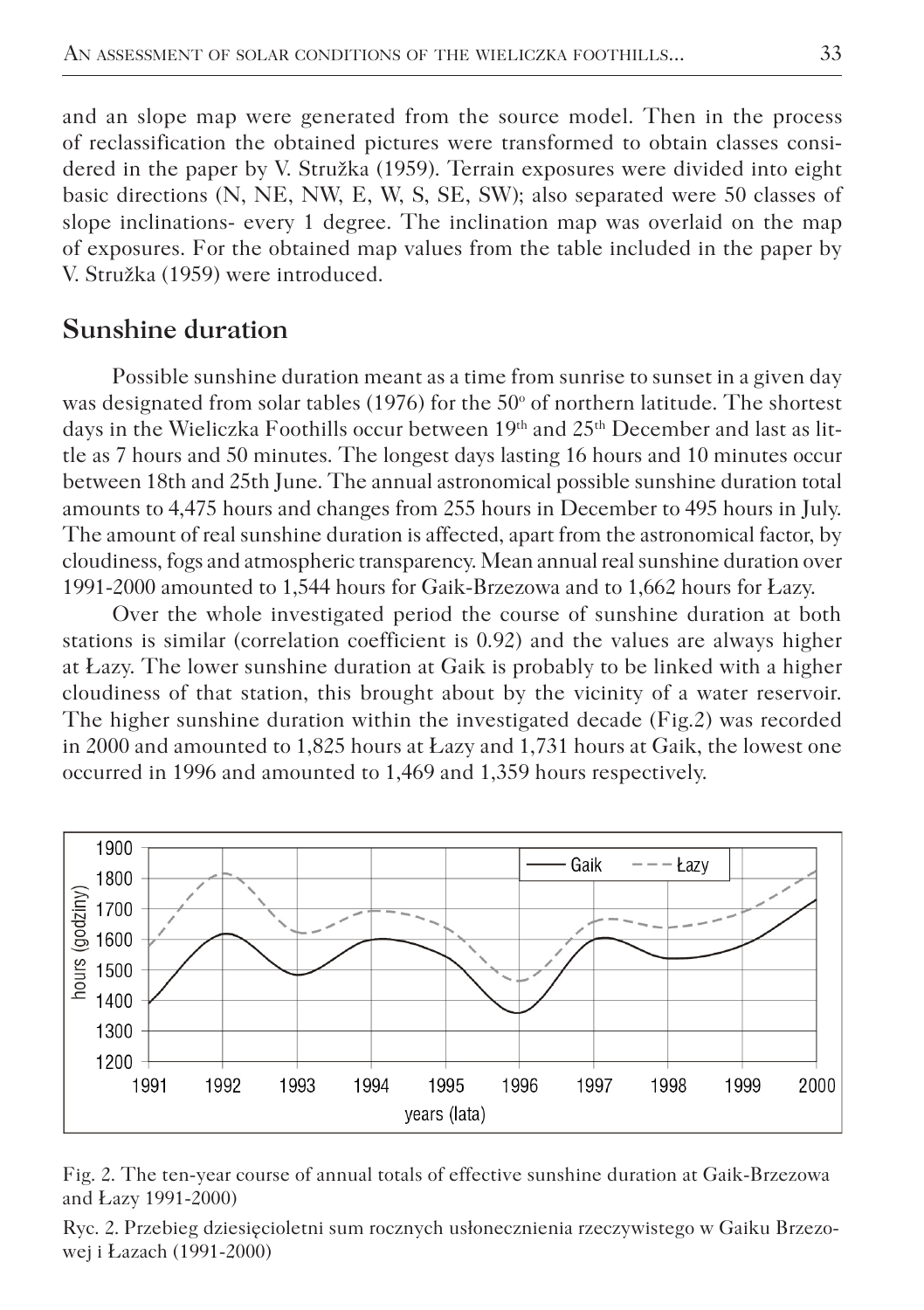

Fig. 3. The annual course of real monthly effective sunshine duration at Gaik-Brzezowa and Łazy (1991-2000)

Ryc. 3. Przebieg roczny sum miesięcznych usłonecznienia rzeczywistego w Gaiku Brzezowej i Łazach (1991-2000)

The most sunny month in a year (Fig.3) and at the same time very changeable on account of cloudiness is July. In some years (1994, 1995) the monthly totals of sunshine duration in July exceeded 300 hours, while in others (2000) they were as low as 136 hours. The high values of sunshine duration (above 200 hours) are to be observed also in May, June and August. It is worthwhile to note that August is marked by the highest values of sunshine duration between 10 a.m. and 4 p.m. as compared to other months.

The least sunny month, on astronomical reasons as well as on account of the highest annual cloudiness, is December. Mean monthly sunshine duration amounts to only 44 hours at Łazy and 41 hours at Gaik. Minimum monthly sunshine duration was recorded in December 1995 and amounted to as little as 18 hours at Gaik.

The daily course of sunshine duration in the Wieliczka Foothills is contained between 4 and 20 with only May, June and July display sunshine duration of 16 hours. Sunshine duration of December, January and November is only half that value (eight hours) The main daily sunshine duration in December does not frequently achieve 1,5 hour and only sporadically it exceeds 6,5 hours. In the swing of summer the average sunshine duration ranges between 6,0 and 6,6 hours while the maximum daily totals amount to 14-15 hours.

In the relevant period the most sunny day was June  $10<sup>th</sup>$ , 2000 The maximum recorded sunshine duration at both stations amounted to 15.5 hours at Łazy and 15.4 hours at Gaik. The highest sunshine duration occurs between 10 a.m. and 2 p.m. More sunny are afternoon rather than morning hours which is probably due to morning mistiness and higher cloudiness as compared with the afternoon.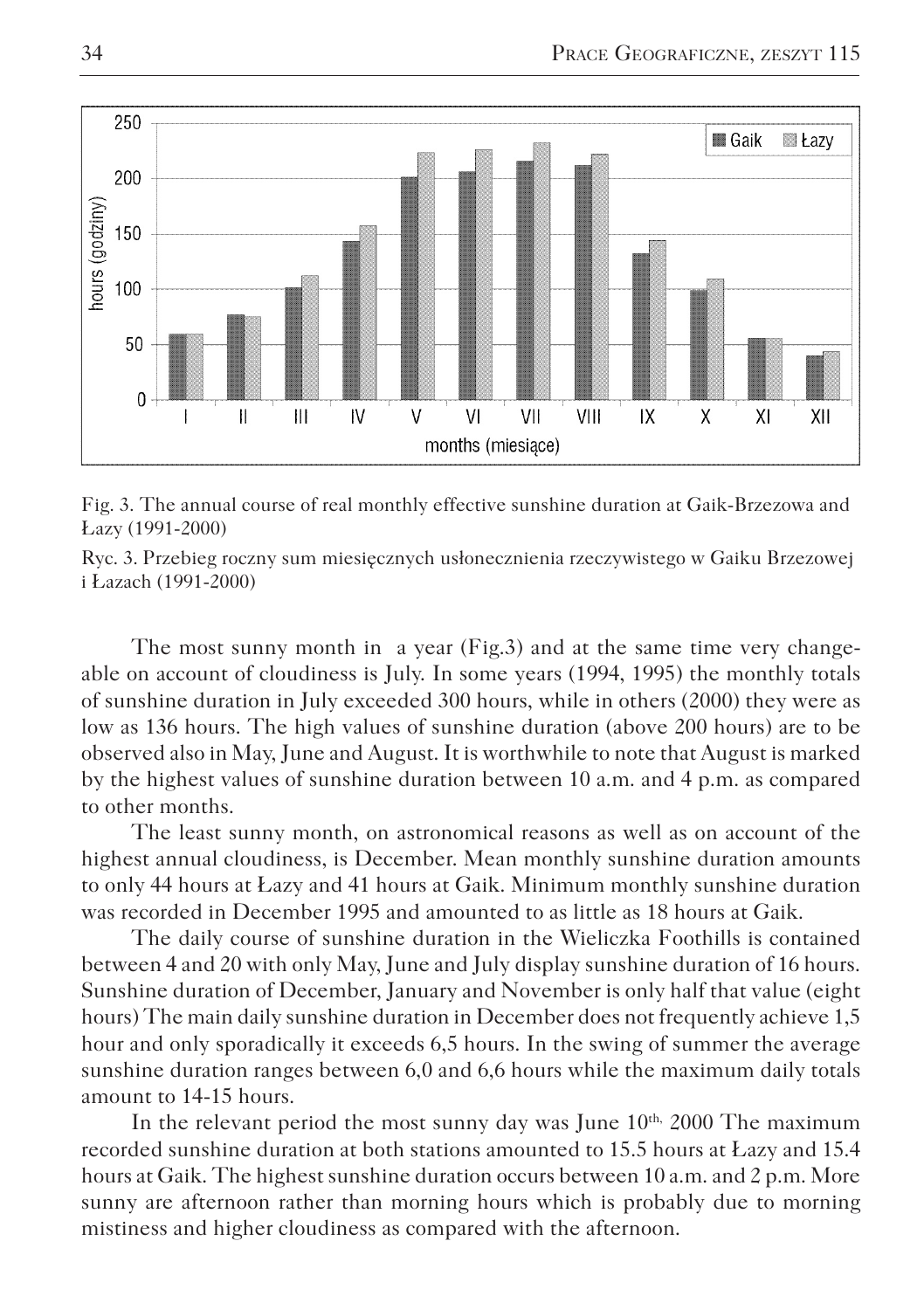## **Insolation**

On characterizing radiation conditions of the areas with varied relief it is total insolation that plays the most significant role. Apart from direct radiation it also includes dispersed radiation the share of which changes depending on optical features of the atmosphere, cloudiness, inclination and slope aspect. According to Z. Olecki (1989) the sufficiently accurate values of total radiation with a simultaneous simplification of calculations can be obtained by using not the direct values of total radiation but its relative value which is the ratio of that radiation falling on a given surface to the amount of energy received by a horizontal surface. That value indicates by how much total radiation of an inclined surface differs from its value on a horizontal surface. Therefore, knowing the sums of total radiation for a horizontal surface (Tab. 1) it is possible to designate (Stru**ž**ka, 1959) approximate values of total solar radiation on

Tab. 1. Mean rate of total solar radiation  $(W·m<sup>-2</sup>)$  during cloudless weather and under conditions of real cloudiness in the afternoon hours at Gaik-Brzezowa over 1971-1997 (Olecki, 2002)

Tab. 1. Średnia intensywność całkowitego promieniowania słonecznego (W·m-2) przy bezchmurnej pogodzie i w warunkach realnego zachmurzenia w godzinach południowych w Gaiku Brzezowej w latach 1971-1997 (Olecki, 2002 )

| Weather<br>l conditions | Jan. | Feb. | Mar. | Apr. | Mav | Jun. | Jul. | Aug. | Sep. | Oct. | Nov. | Dec. | Year  |
|-------------------------|------|------|------|------|-----|------|------|------|------|------|------|------|-------|
| cloudless               | 300  | 433  | 642  | 782  | 865 | 879  | 859  | 795  | 663  | 475  | 328  | 258  | 606.5 |
| mean<br>cloudiness      | 167  | 251  | 391  | 454  | 502 | 516  | 530  | 537  | 419  | 272  | 167  | 133  | 361.6 |

a given inclined and orientated surfaces i.e. to determine their sunshine duration. (Fig.4, 5). Areas of the highest insolation (130-140%) cover as little as 4 ha of the surface of the whole area. The highest share (some 10 thousand ha) constitute surfaces with solar radiation totals amounting from 100 to 110%, then horizontal surfaces (some 2,600 ha), and areas (some 2,300 ha) with insolation from 110 to 120%. The area with the lowest insolation (below 100%) covers an area of some 1,800 ha.

The rate of total solar radiation per horizontal surface in the Wieliczka Foothills changes over a year (Tab. 1), with average cloudiness ranging from 133  $W·m<sup>-2</sup>$  in December to 537 W $\cdot$ m<sup>-2</sup> in August while during cloudless weather in December it is 258 W·m-2 and reaches its maximum of 879 W·m-2 in June.

### **Summary and conclusions**

The Wieliczka Foothills reveal very good solar conditions, both on account of its duration as well as of the energy of solar radiation reaching any given inclined surface. The real insolation in that area exceeds by more than 100 hours the mean annual insolation total for the entire Poland (1,526 hours) as given by M. Kuczmarski (1990).

Owing to varied relief more than 70% of the surface of the investigated area shows higher sums of solar radiation totals as compared with horizontal surfaces.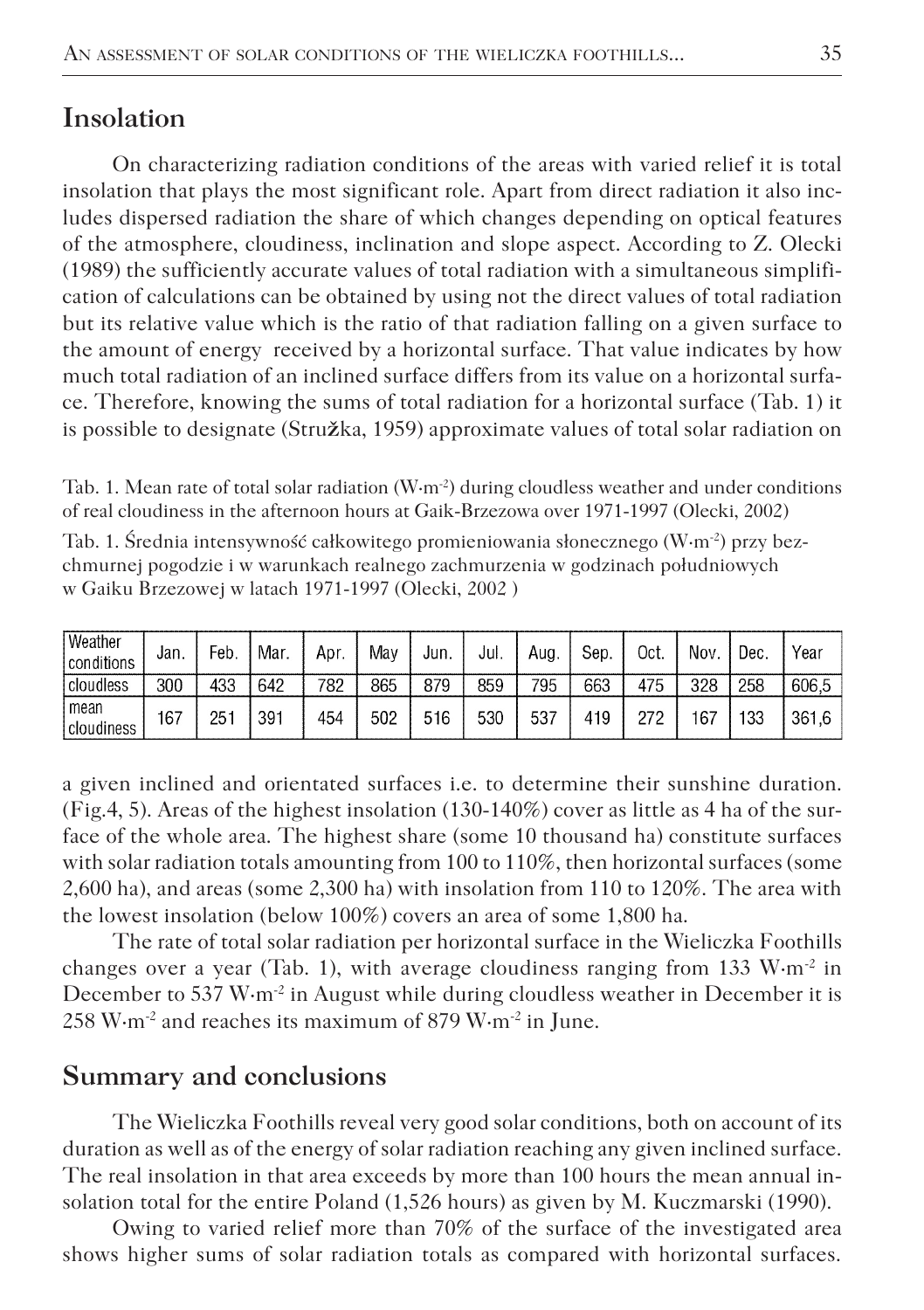Especially privileged areas are the southern slopes of the environs of the Dobczyce Reservoir where insolation is by more than 60% higher than on northern slopes. The analyses performed of solar conditions of the Wieliczka Foothills, by employing the GIS technique, make it possible to formulate practical conclusions to be of significance in various fields of life e.g. in bioclimatology or spatial planning.

In a bioclimatic aspect the results obtained predispose the area to heliotherapy. According to S. Tyczka (1964) the annual number of hours with sunshine for health resorts should exceed 1,500 hours, hence the area of the Wieliczka Foothills does fulfill that criterion. The most favourable conditions for heliotherapy occur there from May to August, between 10 a.m. and 4 p.m.

When designing housing development, on account of favourable solar conditions, the dwelling houses should be located on south-facing slopes. It is important for the houses to have extended roofs, which would sufficiently shade southern walls in summer but make it possible at the same time to be fully sun-exposed in winter. The north-facing wall would be coolest, so the number of openings letting in cool air should be lessened. Instead south-facing walls can be used as a source of heat, especially in winter when the sun stands low above the horizon.

Terrain inclination favours the inflow of solar radiation, but with high slopes it can present a difficulty in carrying out building works. Small gradients (up to 5°) facilitate the development. Land slope above 13<sup>°</sup> enforces development parallel to contours.

#### **References**

- Balon J., German K., Kozak J., Malara H., Widacki W., Ziaja W., 1995, *Regiony fizycznogeograficzn*e, [w:] Warszyńska J. (red.) Karpaty Polskie, 117-130.
- Crowe P. R., 1987, *Problemy klimatologii ogólnej*, PWN, Warszawa, 1-599.
- Kondracki J., 2001, *Geografia regionalna Polski*, Wydawnictwo Naukowe PWN, Warszawa, 1-441.
- Kuczmarski M., 1990, *Usłonecznienie Polski i jego przydatność dla helioterapii*, Dokumentacja Geograficzna, IGiPZ PAN, 4, 1- 69.
- Olecki Z., 1989, *Bilans promieniowania słonecznego w dorzeczu górnej Wisły*, Rozprawy Habilitacyjne UJ, 157, 1-126.
- Olecki Z., 2002, *Differentiation of the solar conditions in the Carpathian Foothills during 1971-1997*, Prace Geogr. IGiGP UJ, 109, 97-109.
- Podogrocki J., 1978, *Spatial distribution of global solar radiation in Poland*, Publ. Inst. Geophys. Pol. Acad. Sc., D5-120, 17-30.
- Stružka V., 1959, *Metody badań bioklimatycznych*, Przegląd zagranicznej literatury geograficznej, PAN, Warszawa, 3, 170-195.
- Styszyńska A., 1995, *Dopływ promieniowania Słońca do powierzchni o dowolnym nachyleniu i ekspozycji*, Prace Naukowe WSM, Gdynia, 1-160.
- Styszyńska A., 2002, *Nowa metoda obliczania dopływu promieniowania całkowitego Słońca do powierzchni o dowolnym nachyleniu i ekspozycji,* Działalność naukowa profesora Władysława Gorczyńskiego i jej kontynuacja, Sympozjum Klimatologiczne na Uniwersytecie Mikołaja Kopernika, Toruń, 16–17 IX 1993, 107-20.